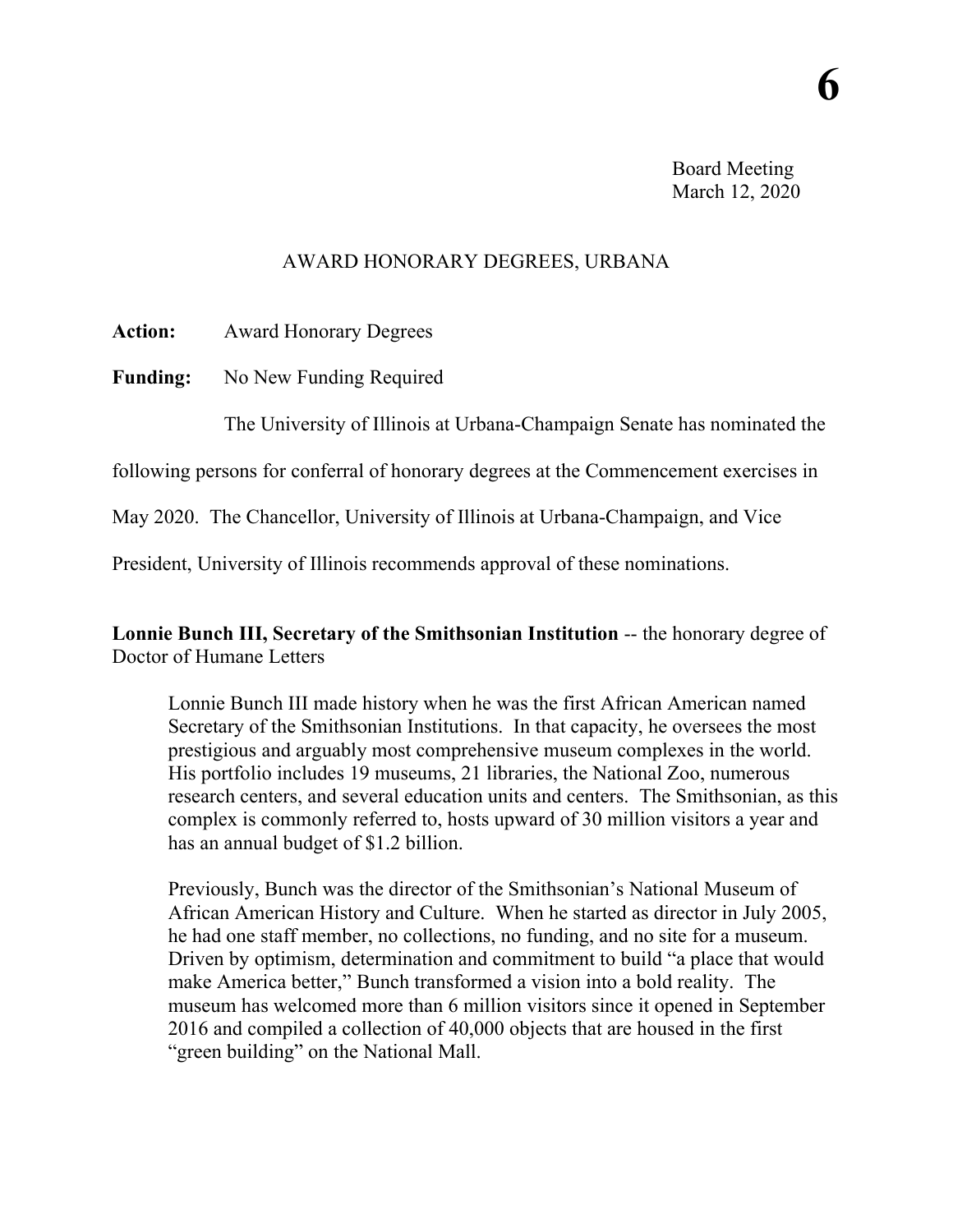In his capacity as historian and educator, Bunch has been in the museum business for practically his entire career, including years of service in Illinois. From 1983 to 1989, Bunch worked as a curator and then as director at the California African American Museum. He has moved back and forth across the U.S. ever since. While he has had deep ties to the Smithsonian across the years – he was a curator at the National Museum of American History from 1989-1994 – among his most influential stints was as president of the Chicago Historical Society from 2000 to 2005. Now known as the Chicago History Museum, it is one of the oldest museums in the country.

In 2005, Bunch was lured away from his job heading the Chicago Historical Society. He had been asked to transform an idea for a museum into the National Museum of African American History and Culture. Congress committed land but no resources. He found others inspired by his vision for a museum, staff willing to serve, advisory members who gave, and got financial support for the museum. And, ultimately, he found donors as committed as he to its opening.

**Jill Ellis, Development Director, United States Soccer Federation** -- the honorary degree of Doctor of Humane Letters

Jill Ellis is an exemplary leader and one of the most celebrated soccer coaches in the world. She is the winningest coach in U.S. soccer history and the only person to win back-to-back Women's World Cups. She has also used her athletics platform to champion efforts to close the gender pay gap and to celebrate LGBTQ inclusion. Illinois gave Ellis her first head coaching position in the first year we had a women's soccer program.

Ellis has said she credits her English degree with providing her insights into people and culture, and with the analytical skills she needed to relate to her teammates and to coach at the highest levels in her sport. Though her path had not been a traditional one for those who graduate as English majors, Ellis is an example of the power of English literature to prepare students for any career they wish to pursue.

Ellis was inducted into the William & Mary Athletics Hall of Fame in 2002, was named a William & Mary Tribe Champion for Life in 2015, and was honored as their 2018 Alumni Medallion. She also has an honorary doctorate from that institution. Off the field, Ellis has emerged as an advocate for addressing the gender gap, pushing for equal pay for equal work. After the 2019 USWNT win, several of her players brought renewed attention to the disparities between the salaries they made and those made by the U.S. Men's team, despite the latter's comparative lack of success internationally. Ellis was able to navigate her role as an employee of U.S. Soccer, while also supporting and inspiring her players to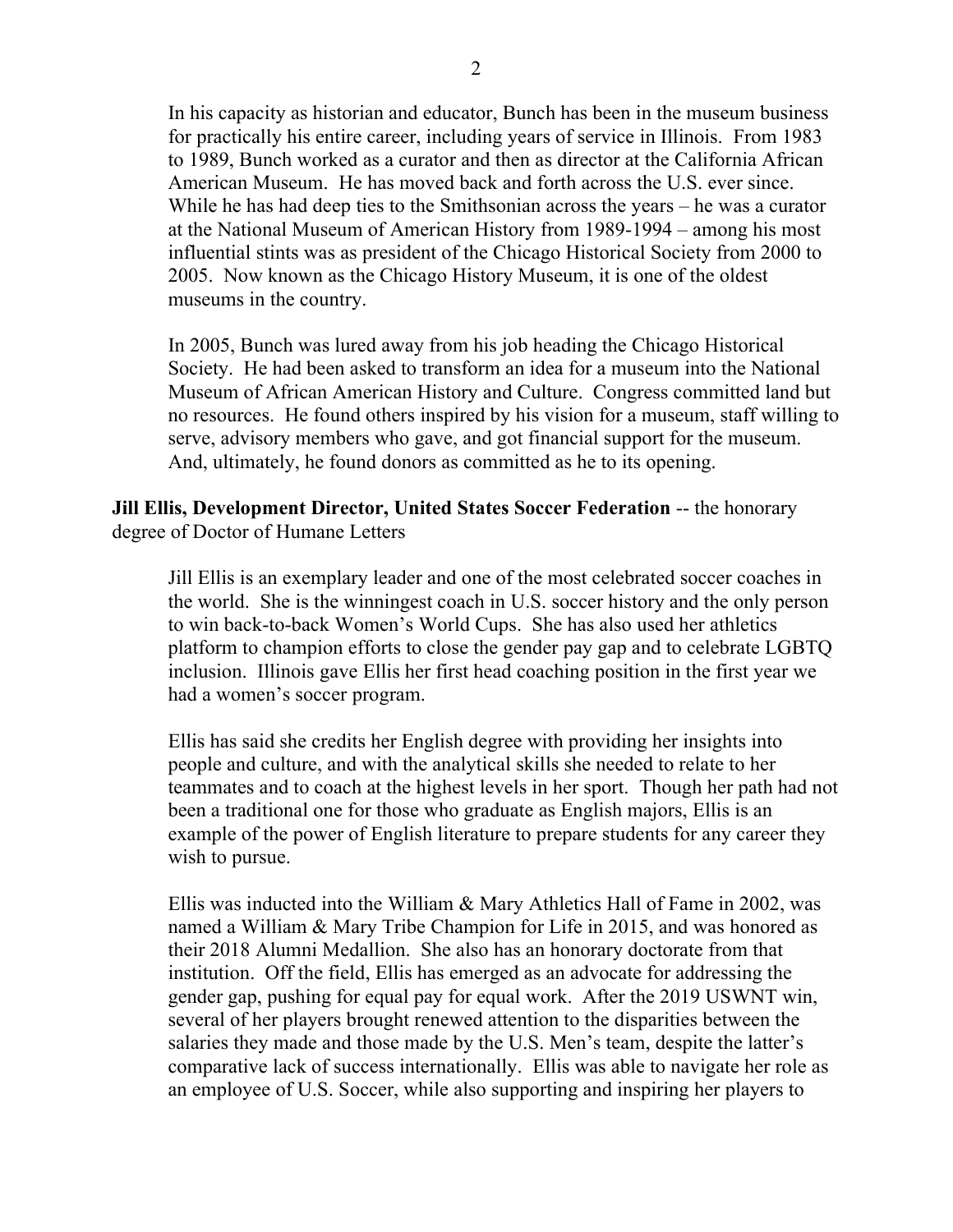stand up for their rights. She has also been a role model for LGBTQ athletes by championing inclusion on her teams.

Ellis has had a tremendously successful athletics career. But more importantly, she has used her career to elevate issues that matter to her and her players that have broad social implications.

**John Lewis, U.S. Representative, Georgia's 5th Congressional District** -- the honorary degree of Doctor of Humane Letters

Congressman John Lewis has been a member of the United States House of Representatives since 1987. He is in his 17th term serving Georgia's 5th District. He was a leading profile of courage in the Civil Rights Movement, the chief organizer of the Freedom Rides that disrupted and dismantled segregation law in the American South, and is a humanitarian, statesman, and prolific writer, educator, and role model for our youth. For the last six decades, his efforts have transformed our nation, even the world, into a more just, humane, inclusive, and responsive space for humanity. Congressman Lewis has tirelessly fought for peace and sought justice, equality, and voting rights for everyday citizens in the United States.

Born the son of sharecroppers outside Troy, Alabama, in 1940, Congressman Lewis came of age in the segregated South. He attended segregated public schools, witnessed his elders and peers denied their voting rights and equality because of the color of their skin, and bore the scars and pains of violence inflicted upon he and his family because of their insistence to challenge Jim Crow laws and practices in favor of freedom and equality.

As a young person, Lewis was inspired by the activism in the Montgomery Bus Boycott and the words of Dr. Martin Luther King Jr. Both thrust him into participating in the growing mass movement for human rights and freedoms that became the Civil Rights Movement. During the height of this movement, 1963 to 1966, Congressman Lewis would be named chairman of the Student Non-Violent Coordinating Committee (SNCC), an organization he helped form. He coordinated countless efforts to organize voter registration drives in Mississippi, Georgia, and Alabama. Before leaving SNCC in 1966, Congressman Lewis remained a shining example of the principles and philosophy of non-violence in the countless marches and freedom rides he led.

Congressman Lewis continued his life of public service following the Civil Rights Movement. In 1977, he was appointed by President Jimmy Carter to direct more than 250,000 volunteers of ACTION, the federal volunteer agency. In 1981, he was elected to the Atlanta City Council, and in 1986, he was elected to Congress